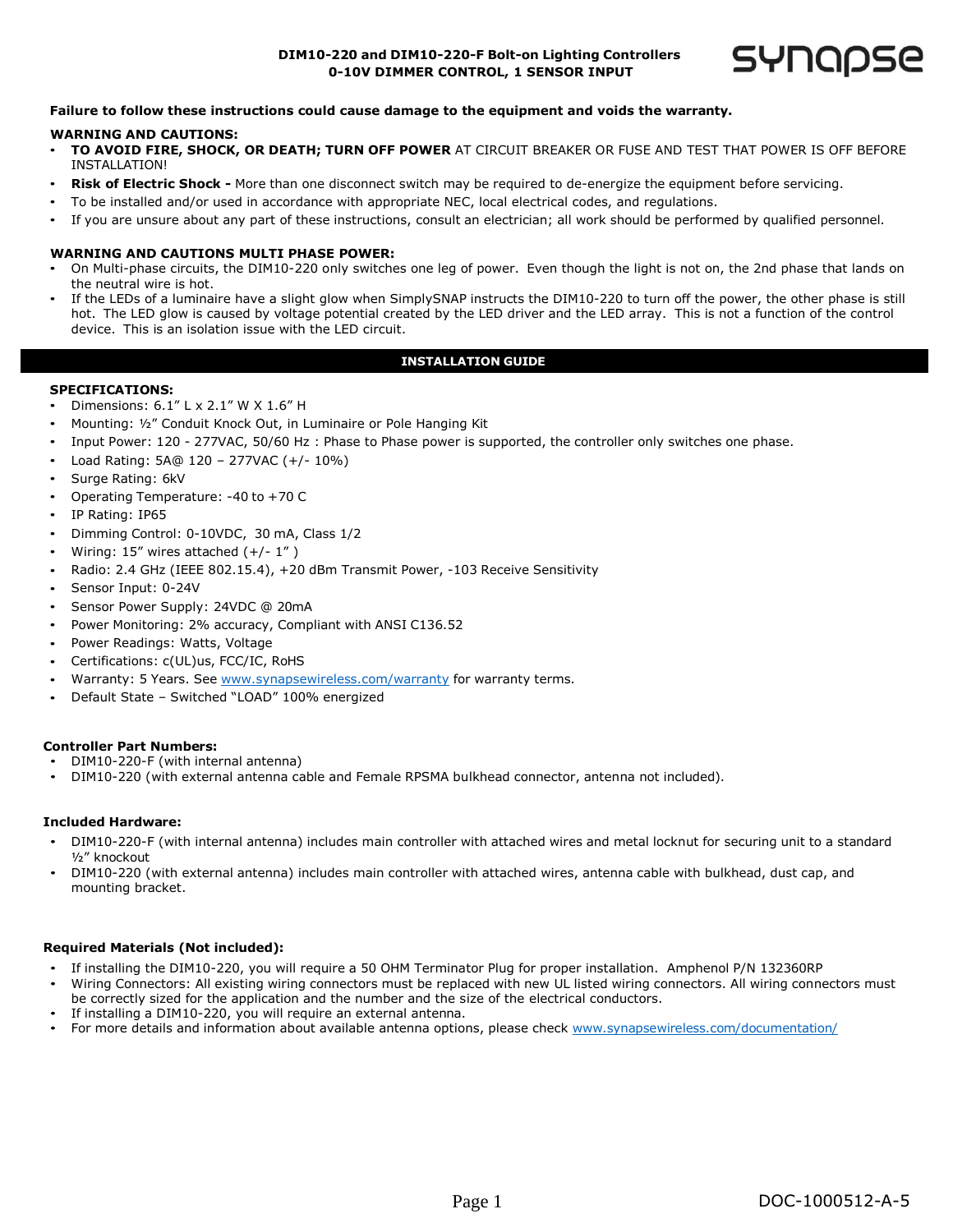### **INSTALLATION INSTRUCTIONS**

WARNING: TO AVOID FIRE, SHOCK, OR DEATH: TURN OFF POWER AT CIRCUIT BREAKER OR FUSE AND VERIFY THAT POWER IS OFF BEFORE WIRING!

#### **DIM10-220-F (Hardware with internal antenna) Bolt-on Installation**

WARNING- For best RF performance and signal strength, do not mount this device inside a luminaire. Final installed **controller should also be mounted with open space on 2 or more sides.**

- 1. Remove the metal locknut from controller unit.
- 2. Feed the wires through a standard ½" knockout on a luminaire or junction box.
- 3. Line up the controller with the  $\frac{1}{2}$ " knockout and make sure the  $\frac{1}{2}$ " NPT nipple is inserted completely.
- 4. Place the metal lock nut over the wires. Thread the lock nut on the  $1/2''$  NPT nipple of the controller.
- 5. Complete the wiring according to the wiring instructions and wiring diagram included in this guide on page 3.

**Note:** For the best RF signal strength and system performance, the DIM10-220-F hardware should be mounted vertically pointing up or down. If mounted horizontal, RF strength will be limited and can result in poor system performance.

#### **DIM10-220 (Hardware with external antenna) Installation Option**

There are two installation options for the DIM10-220.

- **Option A -** Inside a luminaire
- **Option B -** Inside a Light Pole

**Note:** Both options will require external antenna installation.

#### **Option A: Installation- Inside a Luminaire**

Note: When handling the bulkhead connector, be careful not to touch the center pin to prevent static damage to the radio.

- 1. When removing the DIM-220 from the box, attach the 50 OHM Terminator to the RP-SMA female bulkhead connector on **the antenna cable.** This component will protect the RF circuitry from static damage.
- 2. Locate a suitable location inside the luminaire to mount the controller using the included bracket. Be sure to choose an interior surface and location that will not puncture the outer structure of the luminaire. Also keep in mind where the antenna will need to be installed.
- 3. Find a suitable location for the antenna and drill a 1/4" hole for the antenna cable bulkhead.
- 4. Temporarily remove the 50 Ohm terminator. Remove the star washer and nut from the bulkhead. Insert the antenna cable bulkhead through the 1/4" hole. Be careful not to touch the center pin to prevent static damage to the radio. Install the star washer and nut provided. Hand tighten the nut plus an additional ¼ turn. Attach the 50 Ohm terminator shown in Figure 1. This component will protect the RF circuitry from static damage.
- 5. Complete the wiring according to the wiring instructions and wiring diagram included in the next section of this guide.
- 6. When it is time to attach the antenna, touch a grounded surface, remove the 50 Ohm terminator and screw on the antenna hand tight. Tighten a ¼ turn with a pair of needle nose pliers. Do not overtighten or the RF pin in the bulkhead will crack, creating poor RF link quality.
- 7. Orient antenna direction pointing straight up or straight down for maximum RF connectivity. See Figure 2.



Figure 1



### **Option B: Installation- Pole Hanging Option**

#### **Hanging pole kits are sold separately**

- For more details about installing this controller inside a pole, please refer to the Hanging Pole Kit Installation Guide.
- For more information about available hanging pole kit options, please check [www.synapsewireless.com/documentation/](http://www.synapsewireless.com/documentation/)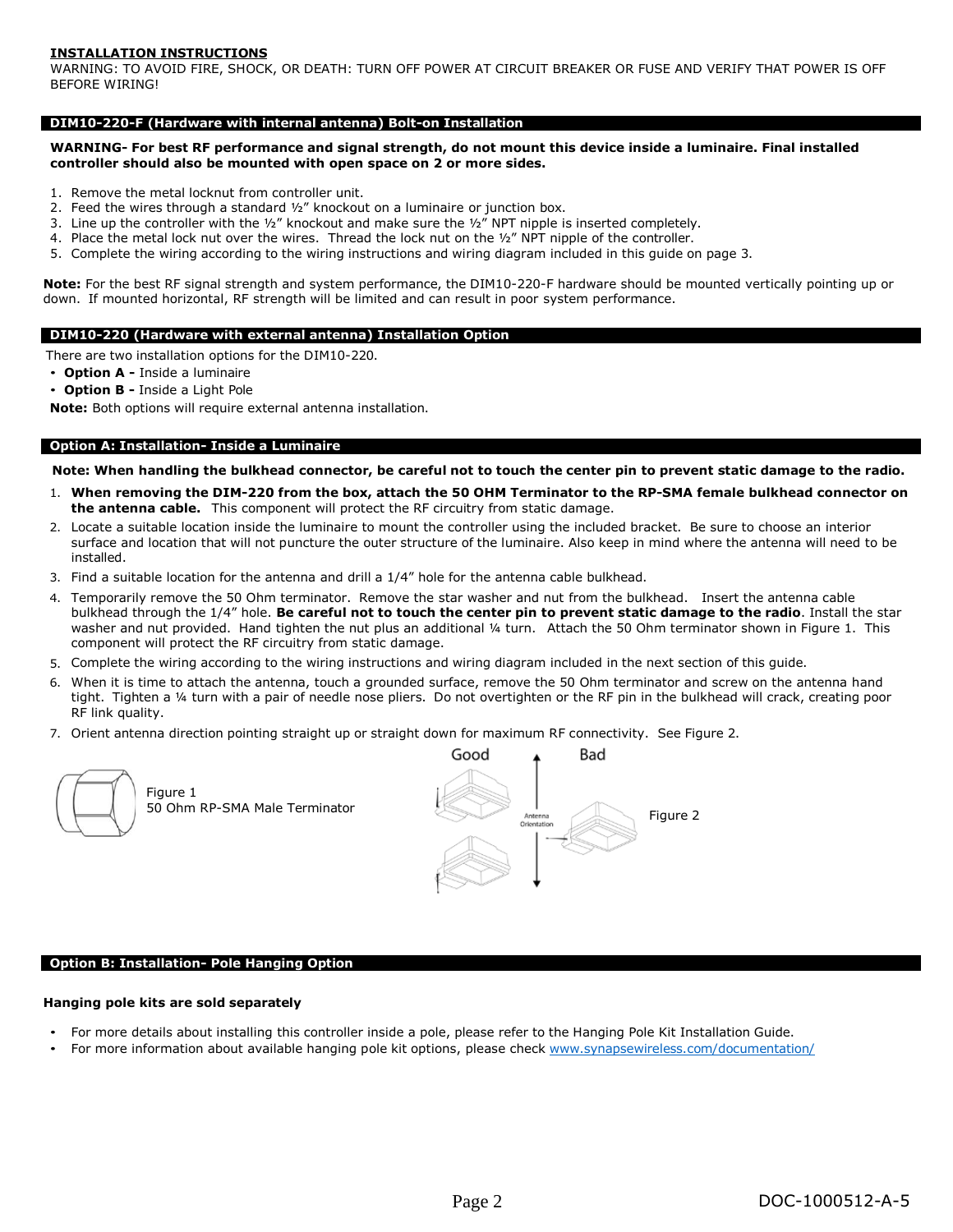### **Wiring Instructions and Wiring Diagram**

# **WARNING: TO AVOID FIRE, SHOCK, OR DEATH: TURN OFF POWER** AT CIRCUIT BREAKER OR FUSE AND VERIFY THAT POWER IS OFF BEFORE WIRING!

# **INSTALLATION AC POWER**

- 1. Connect the electrical service black wire (hot) to the black wire (Line) on the DIM10-220.
- 2. Connect the black wire of the LED driver to the red wire (load**)** output on the DIM10-220.
- 3. Connect the electrical service white wire (neutral) to the white wire on the DIM10-220 And the neutral wire of the luminaire.

**DIMMING CONTROL** (Dimmer leads are to be connected to 18AWG conductors in the field)

- 4. Connect the DIM+ wire on the LED driver to the purple wire DIM+ wire on the DIM10-220.
- 5. Connect the DIM- wire on the LED driver to the gray wire DIM- wire on the DIM10-220.

# **SENSOR WIRING**

- 6. Connect the DIM10-220 blue wire sensor input to the sensor control/output connection of the sensor.
- 7. Connect the DIM10-220 white/blue (common) to the Common (ground) connection on the sensor.
- 8. Connect the DIM10-220 brown wire (sensor power) to the 24VDC power connection on the sensor.

# **DIMMING RECOMMENDATIONS**

Below are some recommendations for successful dimming using the DIM10-220.

- Use appropriate gauge wire for the application. Dimmer leads are to be connected to 18AWG conductors in the field. •
- Do not ground the DIM- wire. This is a return signal and is critical for dimming.
- When possible, route dimming wires away from AC lines

# **Wiring Instructions and Wiring Diagram- (Continued)**